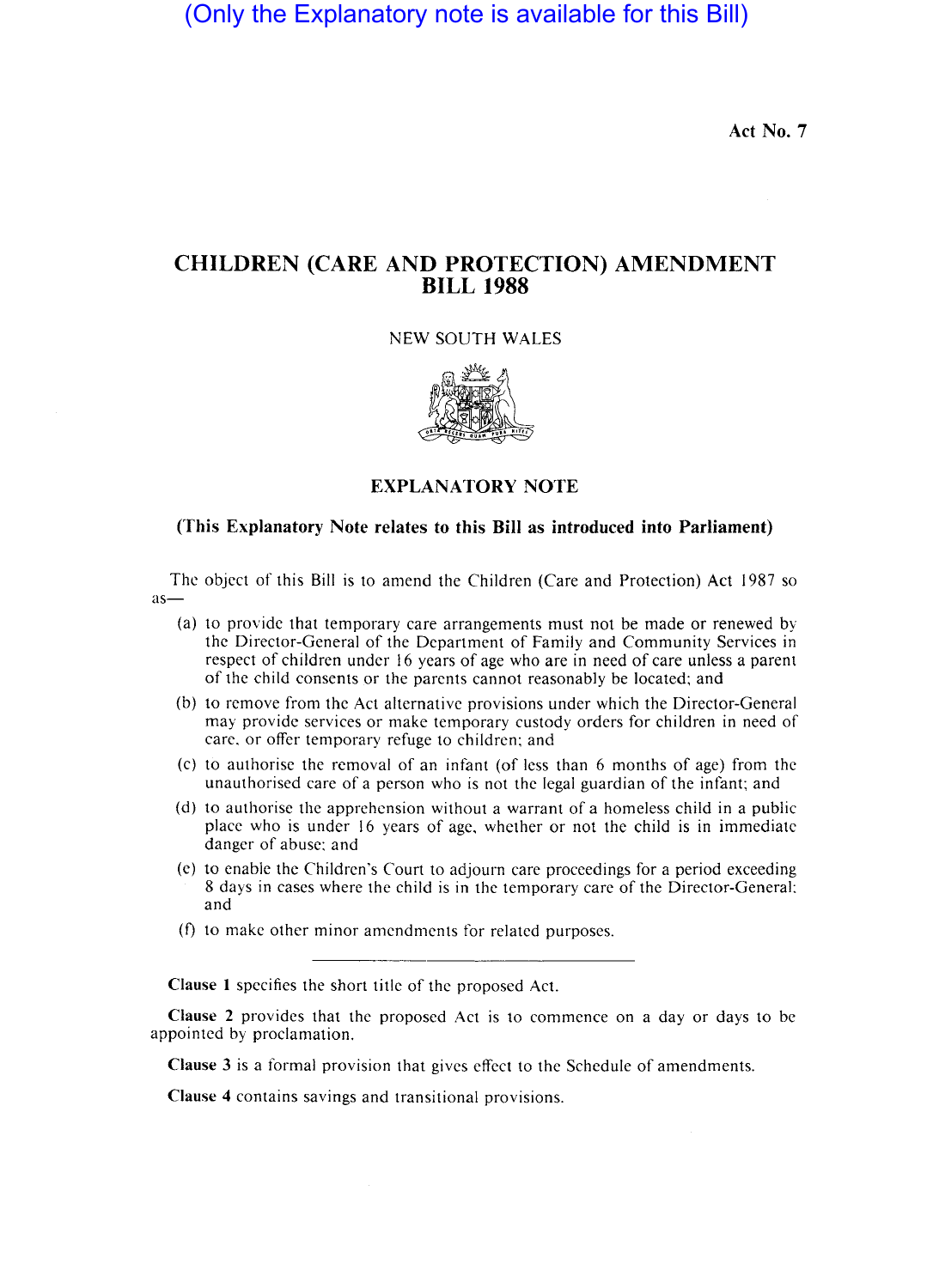## SCHEDULE 1-AMENDMENTS

#### Temporary care arrangements

Schedule I (3) amends section 14 to provide that the Director-General must not make or renew a temporary care arrangement in respect of a child under 16 years of age who is in need of care unless a parent of the child consents or the parents cannot reasonably be located. Under such an arrangement the Director-General assumes temporarily the custody of the child. The amendment removes the present provision that a parent or other person who has the care of a child under 14 years of age may apply for such a care arrangement and that, in the case of a child over the age of 14 years, the child (and only the child) may apply for such a care arrangement. If a parent is located after a temporary care arrangement is made or renewed and the Director-General does not terminate the arrangement, the existing provisions of section 14 allow the parent or the child to apply to the Children's Court for a review of the arrangement. If a parent objects to the Director-General making or renewing a temporary care arrangement, the Director-General may (if necessary) institute care proceedings in the Children's Court under Part 5.

Schedule 1 (5) amends section 16 to require the Director-General to keep the parents informed of the whereabouts of a child who is subject to a temporary care arrangement. unless the Director-General considers that the disclosure would be prejudicial to the child's welfare and interests. A parent dissatisfied with any such refusal may apply to the Children's Court for a direction that the Director-General disclose the whereabouts of the child concerned.

## Removal of alternative provisions for temporary care of children

Schedule 1 (2) repeals section 13 (Provision of services for children in need of care). The section authorises the Director-General to provide children in need of care with accommodation, maintenance, care, advisory services and other prescribed facilities and services. In so far as the services involve accommodation etc., they provide an alternative to the making of a temporary care arrangement (and to the proposed requirement for parental consent). The Director-General does not require special authority for the other services having regard to the general welfare assistance that may be provided under Part 4 of the Community Welfare Act 1987.

Schedule 1 (4) repeals section 15 (Temporary custody orders). The section enables the Director-General to obtain custody of a child under 16 years of age who has been in a detention centre. The making of the order is subject to similar constraints that presently apply to temporary care arrangements. The alternative procedure for a temporary care arrangement or a care application will remain applicable for a child to whom the repealed section applies. Schedule I (10) and (11) make consequential amendments to sections 97 and 100 as a result of the proposed repeal of section 15.

Schedule 1 (6) repeals section 17 (Temporary refuge). The section entitles a child to seek temporary refuge with the Director-General. The section is not subject to the constraints which apply to the making of a temporary care arrangement and provides an alternative to the making of such an arrangement (and to the proposed requirement for parental consent).

#### Unauthorised fostering

Schedule 1 (1) amends the definition in section 10 of a "child in need of care" for the purposes of the Act by including an infant of less than 6 months of age in the unauthorised care of a person who is not the legal guardian of the infant where the unauthorised care is likely to continue. As a result it will be possible to obtain a warrant to remove the child from any premises and to bring a care application in the Children's Court.